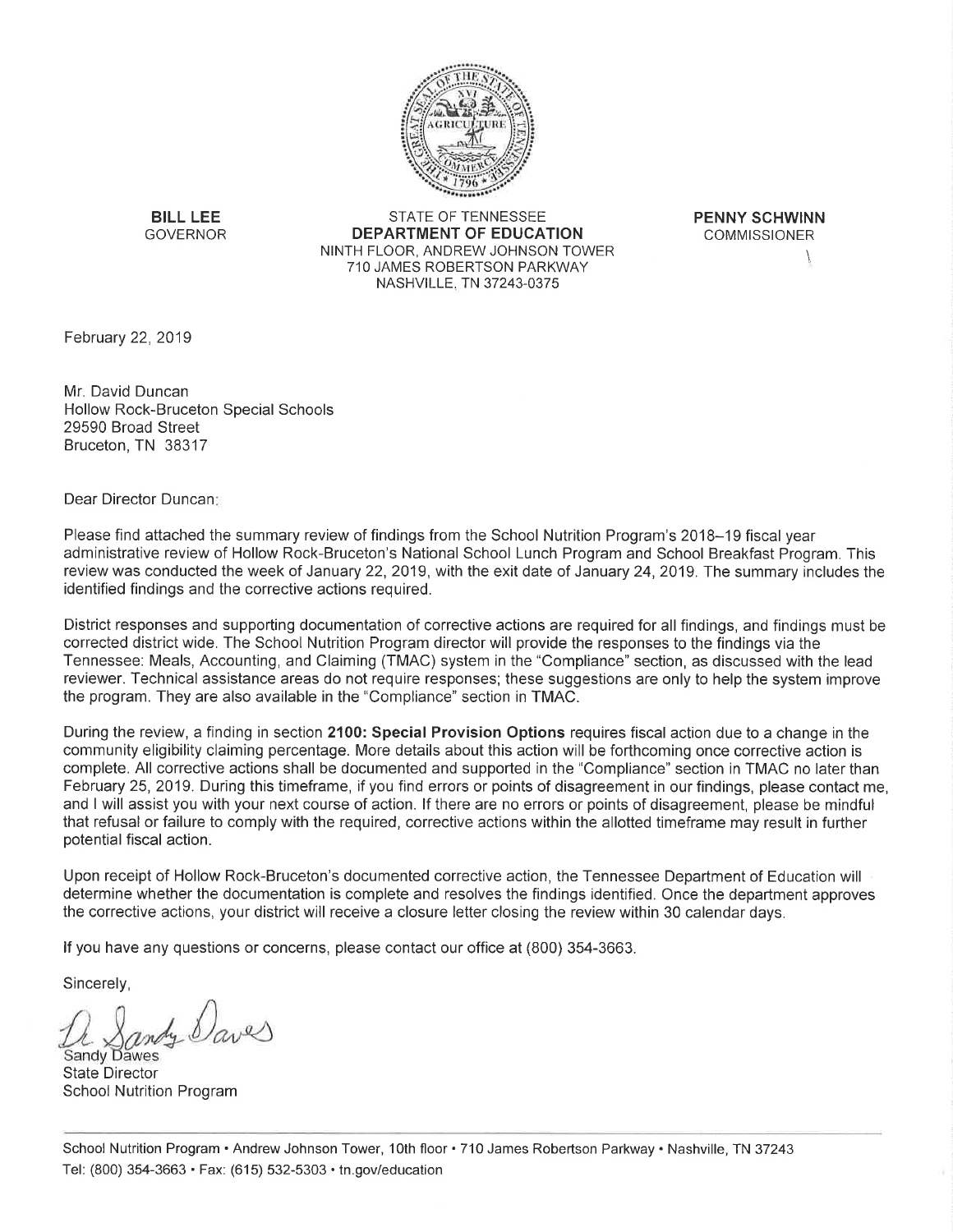

## **Hollow Rock Bruceton SSD (092)**

**Review ID: 1049** 

## **Exit Conference Date: 1/24/2019**

Review Year: 2019

Month of Review: December

Lead Reviewer: Audra Henderson

| Area | <b>Findings ID</b> | <b>Finding Description</b> | <b>Required Corrective Action</b> |
|------|--------------------|----------------------------|-----------------------------------|
|      |                    |                            |                                   |

## **SFA - Level Findings**

| 1400 - Food<br>Safety                       | $V-1400$ | The food safety plan did not<br>contain all required elements.<br>Standard operating procedures<br>(SOP) for food storage, and<br>transporting foods to the<br>classroom were not available<br>for review.                            | Modify the food safety plan to include<br>standard operating procedures related to food<br>storage and transporting food, specifically<br>addressing breakfast in the classroom and<br>PreK lunch. Train staff on the new SOPs,<br>upload the modified food safety plan, and<br>documentation demonstrating the training<br>occurred. |
|---------------------------------------------|----------|---------------------------------------------------------------------------------------------------------------------------------------------------------------------------------------------------------------------------------------|---------------------------------------------------------------------------------------------------------------------------------------------------------------------------------------------------------------------------------------------------------------------------------------------------------------------------------------|
| $2100 -$<br>Special<br>Provision<br>Options | $V-2100$ | On-site documentation did not<br>support the state approved<br>identified student percentage<br>(ISP). The number of identified<br>students used in the ISP<br>reported to the state agency did<br>not include all eligible students. | Request the state agency to modify the ISP in<br>the claiming system and upload<br>documentation to support the change.                                                                                                                                                                                                               |
| $700 -$<br>Resource<br>Management           | $V-0700$ | 2017-18 annual revenue was<br>not tracked accurately. The<br>annual revenue reported to the<br>state agency did not match the<br>comptroller's annual financial<br>report.                                                            | Investigate the discrepancy and upload<br>documentation that reflects the difference.<br>Also, contact the state agency and request<br>applicable revisions.                                                                                                                                                                          |